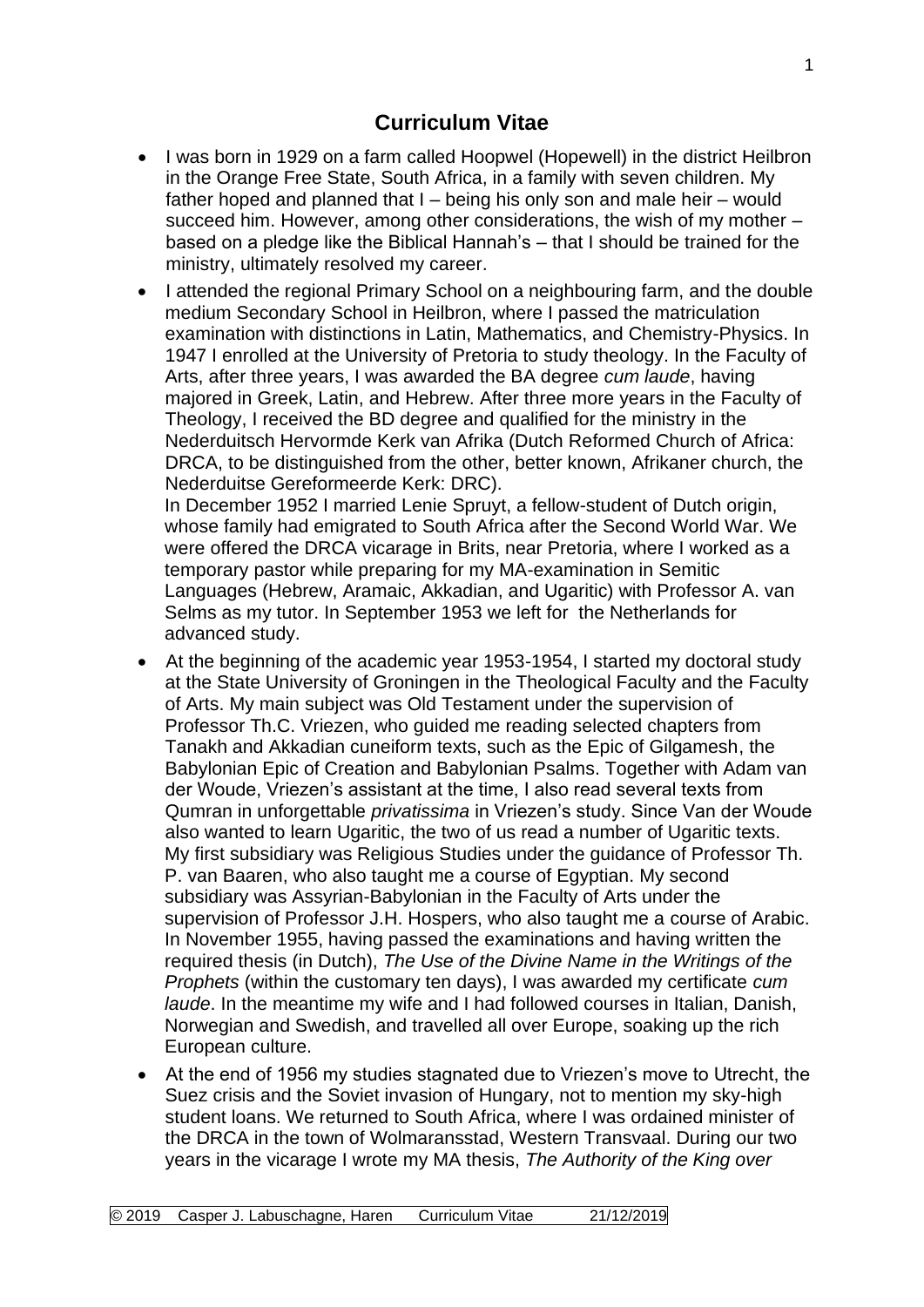*Property in Ugarit*, under the supervision of Professor Van Selms, and was awarded the MA degree in Semitic Languages *cum laude* in 1959. In the meantime we had moved to Pretoria where I started my academic career on 1 February 1959 at the University of Pretoria as Junior Lecturer in the Department of Semitic Languages in the Faculty of Arts. I was also appointed (by the DRCA) to teach Biblical Studies (Old Testament) at the nearby Normaalkollege, an institution for teacher training. This appointment was abruptly terminated when the church authorities began to realize that I was against apartheid, especially when I openly sided with Professor Albert Geyser and Professor Adrianus van Selms, the front-runners within the DRCA in the struggle against apartheid.

At the time, 1962, the church had already defrocked and sacked Geyser on the pretext of 'heresy', and Van Selms was publicly defamed for his stance on apartheid and particularly because he had written a pamphlet on the church and secret societies in which he exposed the mighty Afrikaner Broederbond, a secret organisation of which almost all prominent Afrikaners in leading positions were members. Since Lenie and I took it on us to distribute the pamphlets from our home address, I incurred their hatred.

- Three positive high points that year were: 1) the promotion ceremony in March, when I received my DD-degree, 2) the birth of our first child, our son Bart, in April, and 3) the upgrading of my post to that of Senior Lecturer. I was awarded the DD-degree *cum laude* on the basis of my dissertation under the supervision of Professor E.S. Mulder, *Die onvergelyklikheid van Jahwe in die Ou Testament* (revised and translated: *The Incomparability of Yahweh in the Old Testament*, E.J. Brill: Leiden 1966).
- The last eight years of my career in South Africa, 1960-1967, were marked by the struggle against apartheid, which was particularly bitter in the DRCA, especially after I became a member of the Christian Institute - an association dedicated to putting the evil of apartheid on the agenda of the churches - of which I was a co-founder in August 1963, a month before the birth of our daughter Trudie.

In May 1967, a few days after my father died, I was summoned to appear before a special committee of the church to account for my membership of the Christian Institute. The DRCA had forced me and other dissidents to choose between membership of the church and the Institute. My refusal to comply led to my dismissal as a minister of the DRCA. This happened after the judicial verdict in the sensational court case in which Albert Geyser and the Reverend Beyers Naudé, at the time director of the Christian Institute, had sued Professor A.D. Pont for libel. I acted as their main witness, much to the chagrin of the leaders of the church. Pont was found guilty and had to pay all the costs and the highest fine ever exacted in South Africa. Soon after the verdict, the Moderator made a public appeal to raise money for a fund in support of Pont. That was the last straw that made our position untenable. Together with a number of other dissidents, I left that Church and found asylum in the Presbyterian Church, which awarded me and the other theologians the status we had been deprived of by the DRCA. We organized the dissident group to constitute an Afrikaans speaking community within the Presbyterian church of St Andrews in Pretoria, where I had the honour of leading the first service.

• Because of these events, my position at the University of Pretoria became precarious, without any prospects for promotion. Instead of accepting an offer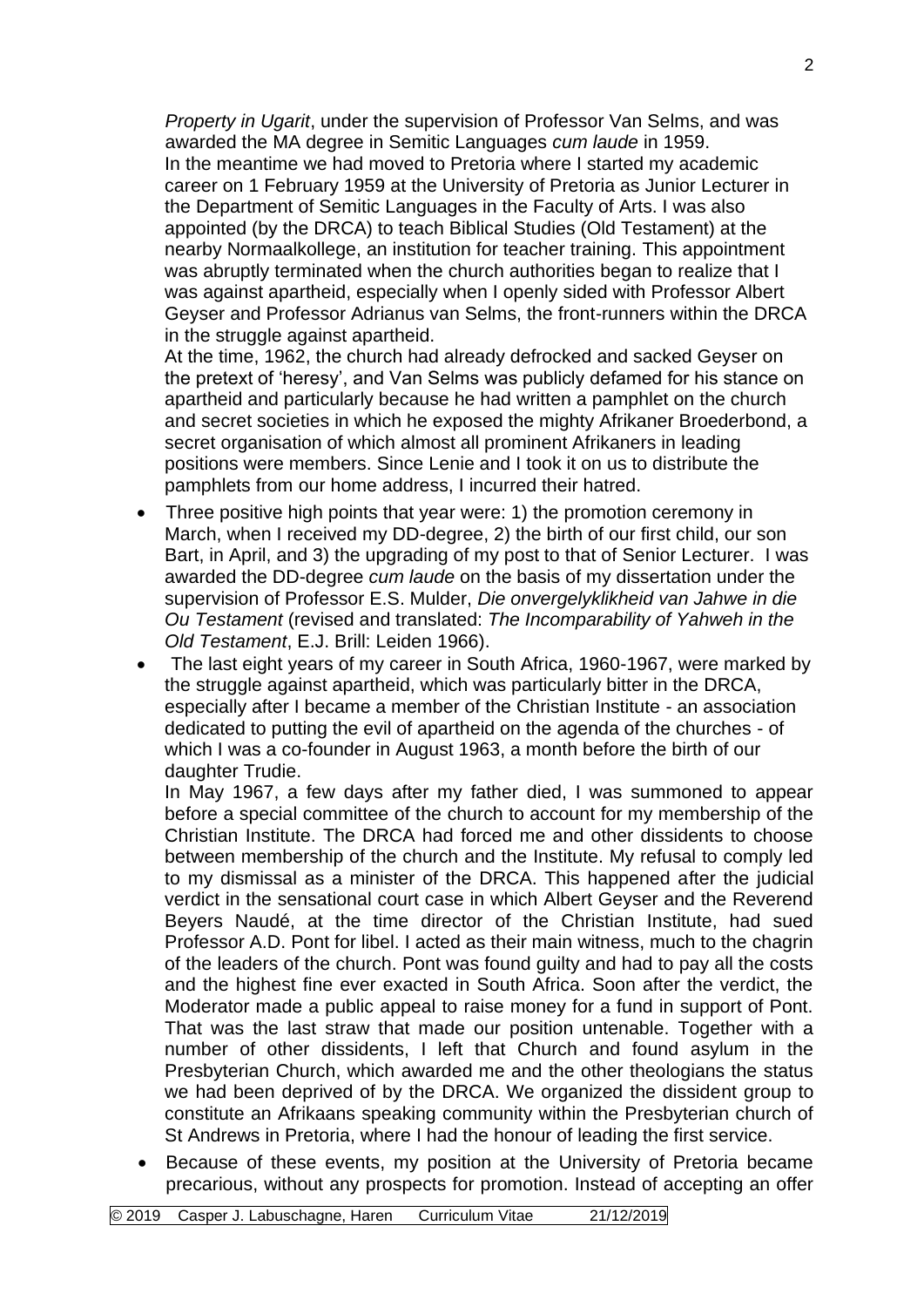to join the Presbyterian schooling for ministers in Grahams Town, I applied for the post of professor of Semitic Languages at the University of South Africa (Unisa) in Pretoria, which happened to be vacant at the time. However, despite the unanimous recommendation by the committee, the Rector summarily blocked my appointment, obviously for political reasons. When later that day I received an invitation from the Theological Faculty in Groningen to come and teach there, I immediately accepted and we left the country. I was appointed as Lector (associate professor) in December 1967 and later became professor, where I taught until my retirement in 1991.

- Working and living in the Netherlands enabled me to devote my time and energy unhampered to scientific study of the Bible and to communicate the results to a broader public. In addition to my academic activities of teaching and research, I considered it my duty to translate and convey such deeper insights to people on the ground level. Through the years, in sermons, public lectures, articles, and books I have always tried to offer fellow believers an alternative to the traditional, naïve, fundamentalistic understanding of the Bible, urging them to benefit from the fruits of Biblical science and to integrate the new insights into their religious life. Some of such publications are to be found on the [internet](http://www.labuschagne.nl/z%26oz/z%26oz.htm) – see also my [bibliography](http://www.labuschagne.nl/Bibliografie.pdf),
- My most important contribution to Biblical Study in general is that I promoted and advanced the understanding of the Biblical writings as numerical compositions. To enlighten my colleagues and the general public, I wrote several articles and my book *Numerical Secrets of the Bible*, BIBAL Press, North Richland Hills, Texas, 2000, also [digitally available.](http://www.labuschagne.nl/z%26oz/book.htm) A slightly revised reprint was published by Wipf and Stock Publishers, Eugene, OR, 2016 with the subtitle Introduction to Biblical Arithmology. Since 2001 I devoted all my time and energy to the q*uantitative structural analysis* of the writings of the Hebrew Bible with the help of a computer-assisted program, to begin with, the book of [Psalms,](http://www.labuschagne.nl/psalms.htm) the [hymns and prayers](http://www.labuschagne.nl/psalms.htm) outside the Psalter*,* and other [selected texts,](http://www.labuschagne.nl/psalms.htm) which I published on my website from 2003 onwards. This project, which I regard as my Magnum Opus, was continued with the analysis of [Genesis-Kings,](http://www.labuschagne.nl/genesis-kings.htm) the books of the [Prophets](http://www.labuschagne.nl/prophets.htm) and the books of the [Writings.](http://www.labuschagne.nl/ketubim.htm) Several related articles were published on Academia.edu. The project was concluded in August 2016 with the publication of my analysis of Chronicles.
- Since the beginning of the new century I found time to research the history of my Huguenot ancestors. In the archive of the French church in Enkhuizen, the city archive in Leeuwarden, the VOC archive in The Hague, and especially in the municipal archive in Bergerac, exciting documents were found, which enabled me to reconstruct the history of the Labuscaigne family in Bergerac and of Pierre Labuscaigne in particular, the forefather of all the Labuscaignes, Labuscagnes and Labuschagnes in South Africa. My quest resulted in a number publications in Dutch, Afrikaans and English.

See [http://www.labuschagne.nl/familie/familie.htm.](http://www.labuschagne.nl/familie/familie.htm)

• In 2009, forty two years after I left the Nederduitsch Hervormde Kerk van Afrika because of her support for apartheid, I received an offer of reconciliation and friendship from the church. I understood this as a first step towards rehabilitation and responded that I would accept the offer on one condition, namely that it would also apply to the late professor Albert Geyser and all the other theologians who supported him and that the church would in public